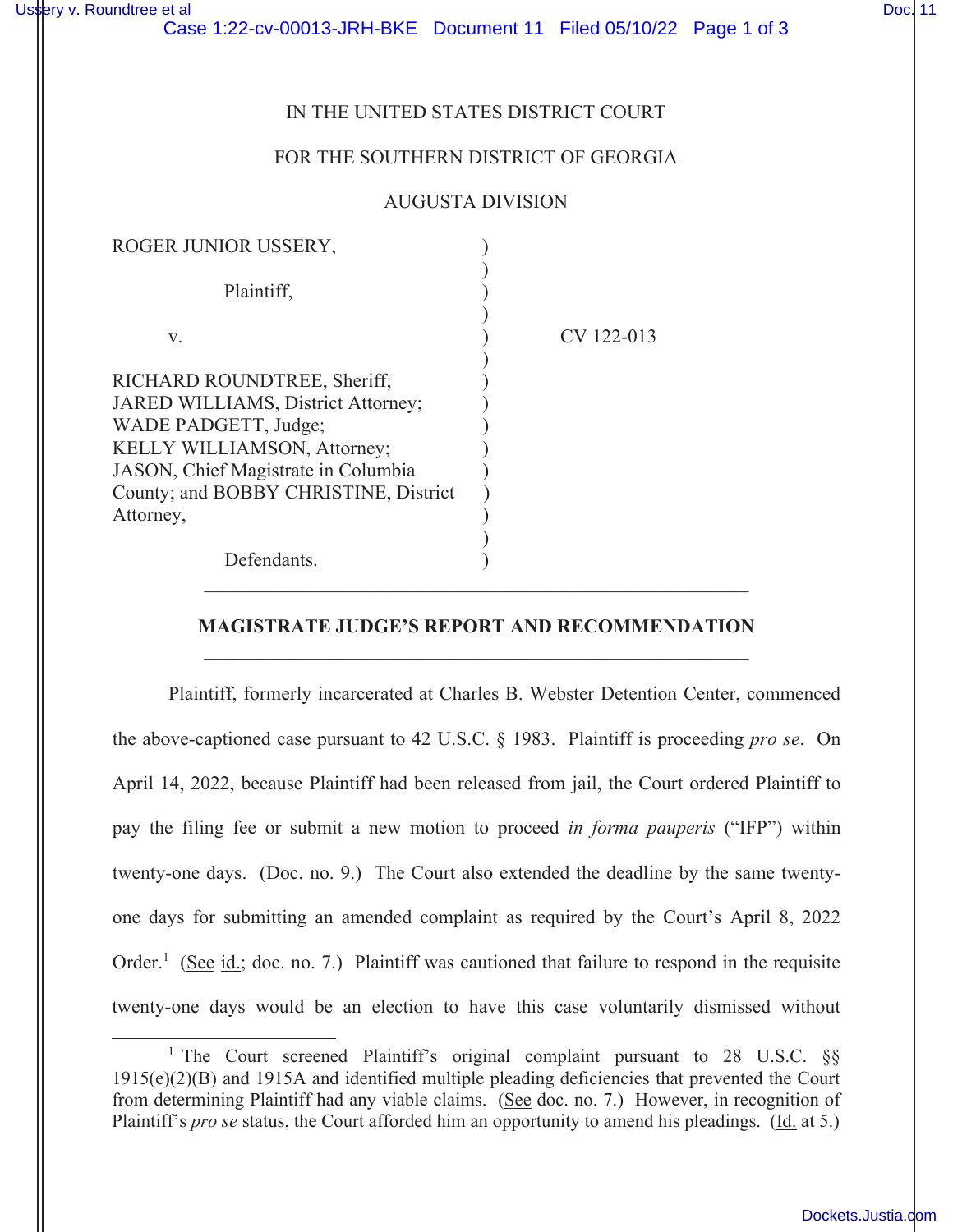#### Case 1:22-cv-00013-JRH-BKE Document 11 Filed 05/10/22 Page 2 of 3

prejudice. (See id.) The time to respond has passed, and Plaintiff has not complied with the Court's April 14th Order, nor has he provided the Court with any explanation why he has not complied.

A district court has authority to manage its docket to expeditiously resolve cases, and this authority includes the power to dismiss a case for failure to prosecute or failure to comply with a court order. Equity Lifestyle Props., Inc. v. Fla. Mowing & Landscape Serv., Inc., 556 F.3d 1232, 1240 (11th Cir. 2009) (citing Fed. R. Civ. P. 41(b)); see also Eades v. Ala. Dep't of Human Res., 298 F. App'x 862, 863 (11th Cir. 2008) (*per curiam*) ("District courts possess the ability to dismiss a case . . . for want of prosecution based on two possible sources of authority: Fed. R. Civ. P. 41(b) or their inherent authority to manage their dockets."). Moreover, the Local Rules of the Southern District of Georgia dictate that an "assigned Judge may, after notice to counsel of record, *sua sponte* . . . dismiss any action for want of prosecution, with or without prejudice . . . [for] [w]illful disobedience or neglect of any order of the Court; or [a]ny other failure to prosecute a civil action with reasonable promptness." Loc. R. 41.1 (b) & (c). Finally, dismissal without prejudice is generally appropriate pursuant to Rule 41(b) where a plaintiff has failed to comply with a court order, "especially where the litigant has been forewarned." Owens v. Pinellas Cnty. Sheriff's Dep't, 331 F. App'x 654, 655 (11th Cir. 2009) (*per curiam*) (citing Moon v. Newsome, 863 F.2d 835, 837 (11th Cir. 1989)).

Here, the Court ordered Plaintiff to submit the filing fee or a new IFP motion, along with an amended complaint, within twenty-one days of its April 14, 2022 Order. (Doc. no. 9.) The Court further warned Plaintiff that, in the event he failed to do so, the Court would treat Plaintiff's failure to respond as an election to voluntarily dismiss his case and would recommend dismissal of his case, without prejudice. (See id.) Plaintiff's failure to comply